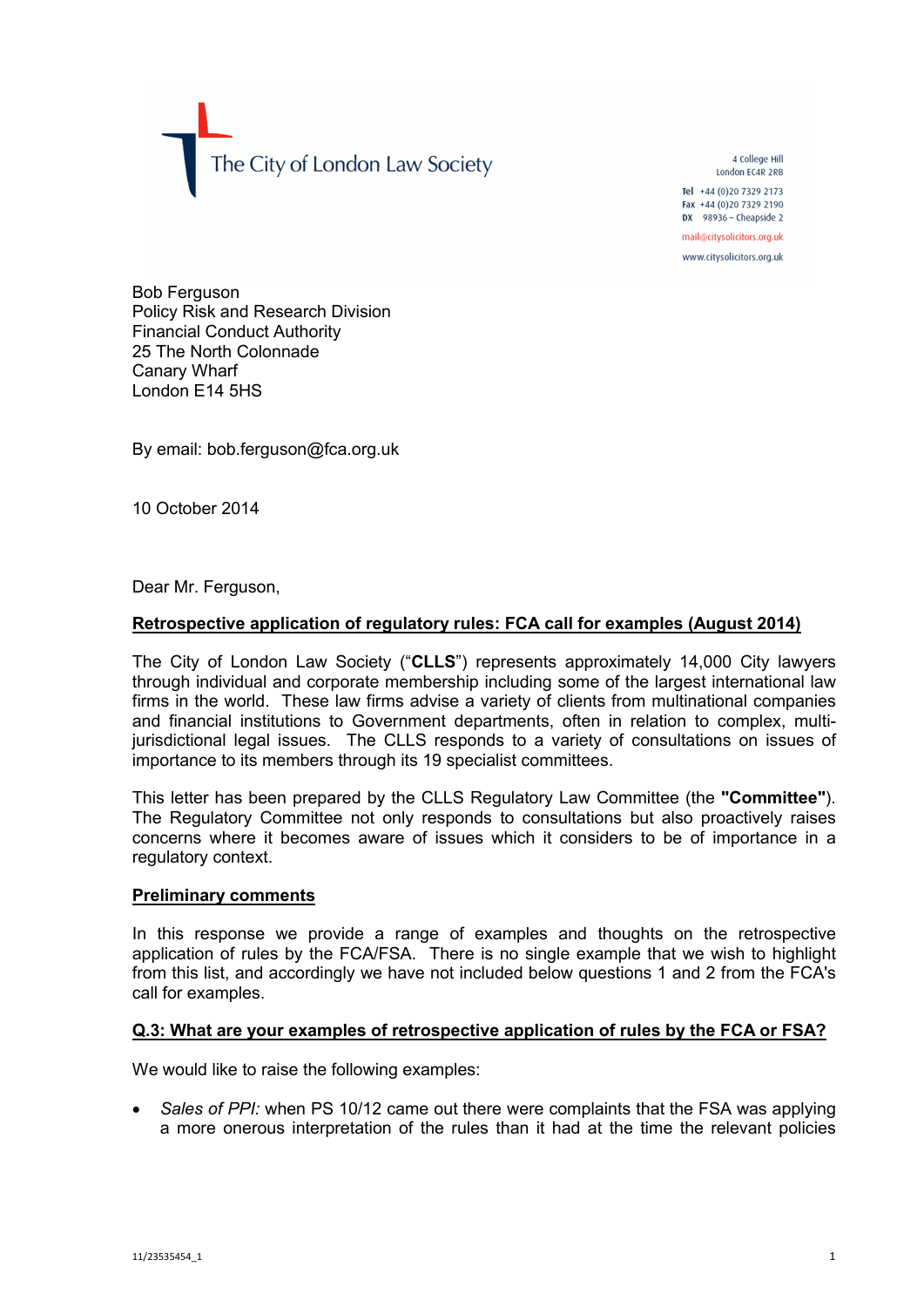were sold. Although the BBA lost the judicial review, the legal argument was on a different point, namely whether it was appropriate to rely on the principles when there were specific rules in place. The judge's decision does not therefore invalidate the argument that the FSA had "applied a more demanding standard or interpretation of the rules after the event", in the words of the consultation.

- *Capital at risk products:* in 2004, the FSA issued a factsheet (providing guidance on the risks of structured capital at risk products) which it intended should assist consumers by providing them with information about the products and highlighting the potential risks, and which would sit alongside an adviser's product recommendation and any product materials. That factsheet purported to identify "the main risks involved with capital-at-risk products", and did not identify counterparty risk. In October 2009, in "Quality of advice on structured investment products", the FSA criticised "the widespread failure of advisory firms to adequately disclose counterparty risk to customers". The FSA said it was taking into account "the degree of due diligence that would have been reasonable for firms and advisers to have undertaken at the time" without applying "the benefit of hindsight to (its) reviews". It is however very clear that the regulator had the failure of Lehman (which served raised the issue of counterparty risk globally in September 2008) front of mind in forming its judgments in 2009. Although we acknowledge that the FSA went on to propose a lesser standard of due diligence for pre-Lehman sales, the need for advisers to flag counterparty risk to customers (though not necessarily to distinguish between counterparties rated 'A' or above), was plainly not within the FSA's contemplation in 2004, and arguably not pre-Lehman.
- *Use of dealing commission to pay for research and other services*: the 2012 paper on conflicts of interest in asset management firms adopts a more demanding interpretation of the rules than had previously been the case. This interpretation suggested that widespread industry practices were contrary to the rules, even though the FSA was aware of such practices – for instance Hector Sants had expressly told an industry conference that he had no problem with corporate access, which was widely reported at the time. The fact that the regulator's interpretation of these rules has grown more stringent over time is show by the fact that the FCA has needed to introduce additional rules this year, which were positioned as "clarifying" the existing rules.
- Similar "clarifications" can be seen in other areas, including best execution where the FCA now proposes (in its thematic review) to introduce a "four-fold cumulative test" on the basis of guidance from the EC which is not expressed in those terms. This is said not to be a new rule but a statement of pre-existing requirements. On the mis-selling of interest rate hedging products, firms have been held to standards under the appropriateness rule which had not be prevalent or expected by the FSA at the time of the sales.
- *Market abuse:* the FCA has proposed taking enforcement action against an individual in relation to market abuse control failings. Amongst FCA's criticisms are that the firm involved did not have a specific script that must be used on all wall-crossings, and did not keep a single index of near misses (even though records of near misses were retained). Neither of these are current requirements under UK law or in FCA's rules. They are all proposed as part of the ESMA implementing measures relating to revisions to the Market Abuse Directive which does not come into force until July 2016.